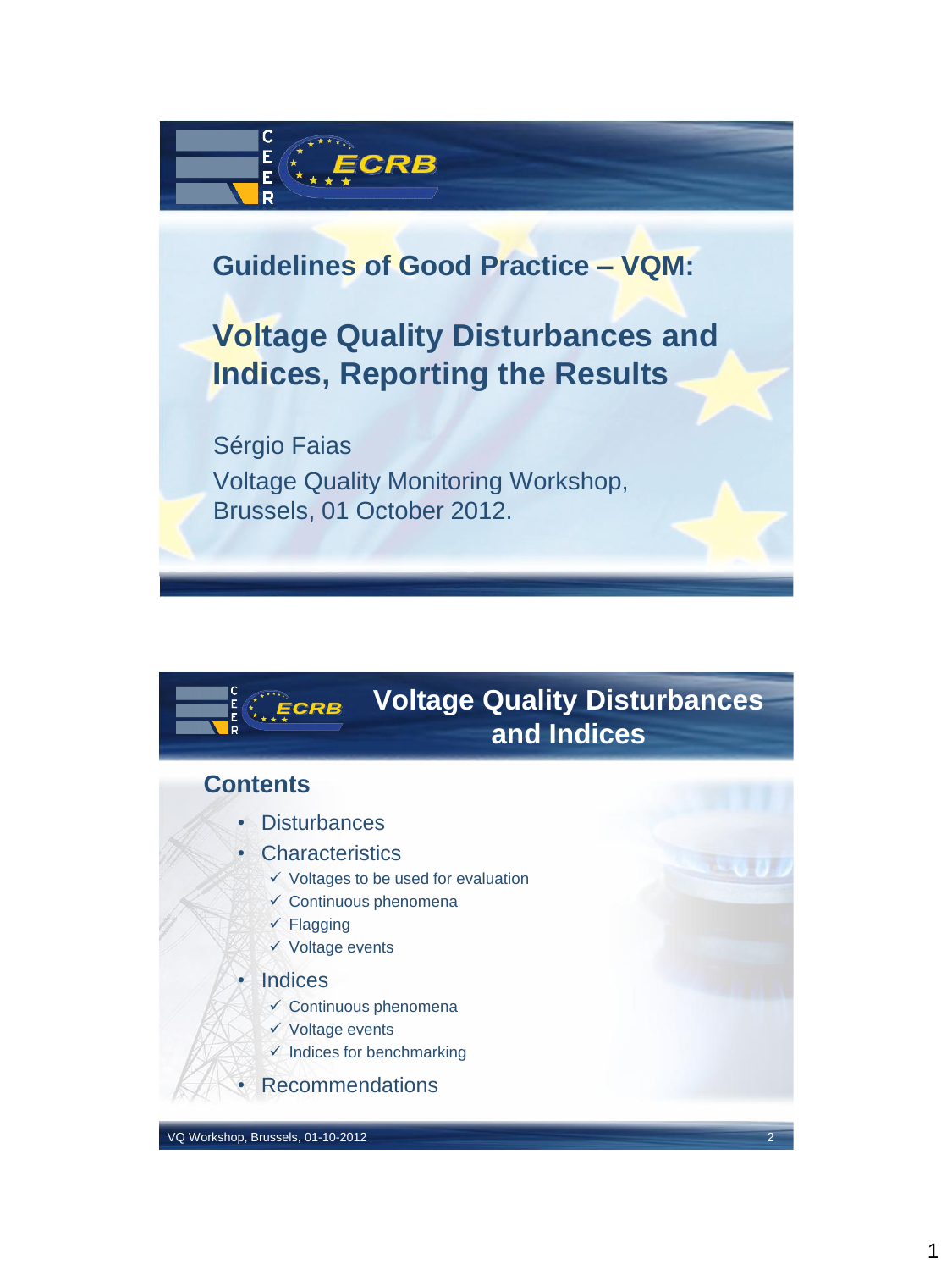## **Voltage Quality Disturbances and Indices**

#### **Disturbances**

 $\frac{\mathsf{E}}{\mathsf{E}}$ 

The voltage quality **disturbances** that are treated in the European voltage characteristics follow the **standard EN50160**

#### **Continuous phenomena**

- $\checkmark$  Supply voltage variations
- $\times$  Flicker

 $E$ **ECRB** 

- $\checkmark$  Voltage unbalance
- $\checkmark$  Harmonic voltage
- $\checkmark$  Interharmonic voltage
- $\checkmark$  Mains signalling voltage
- (Frequency)

VQ Workshop, Brussels, 01-10-2012 3

#### **Voltage events**

- $\checkmark$  Interruptions
- $\checkmark$  Voltage dips
- $\checkmark$  Voltage swells
- $\checkmark$  Single rapid voltage changes
- $\checkmark$  Transient overvoltages

**Characteristics** • Voltages to be used for evaluation In a **three-phase system**, the phase-to-phase, the phase-to-neutral or the phase-to-ground voltages can be measured. However, it is recommended: **Voltage Quality Disturbances and Indices Solidly-grounded low voltage networks All other cases**

Phase-to-neutral

 $\checkmark$  Phase-to-phase

VQ Workshop, Brussels, 01-10-2012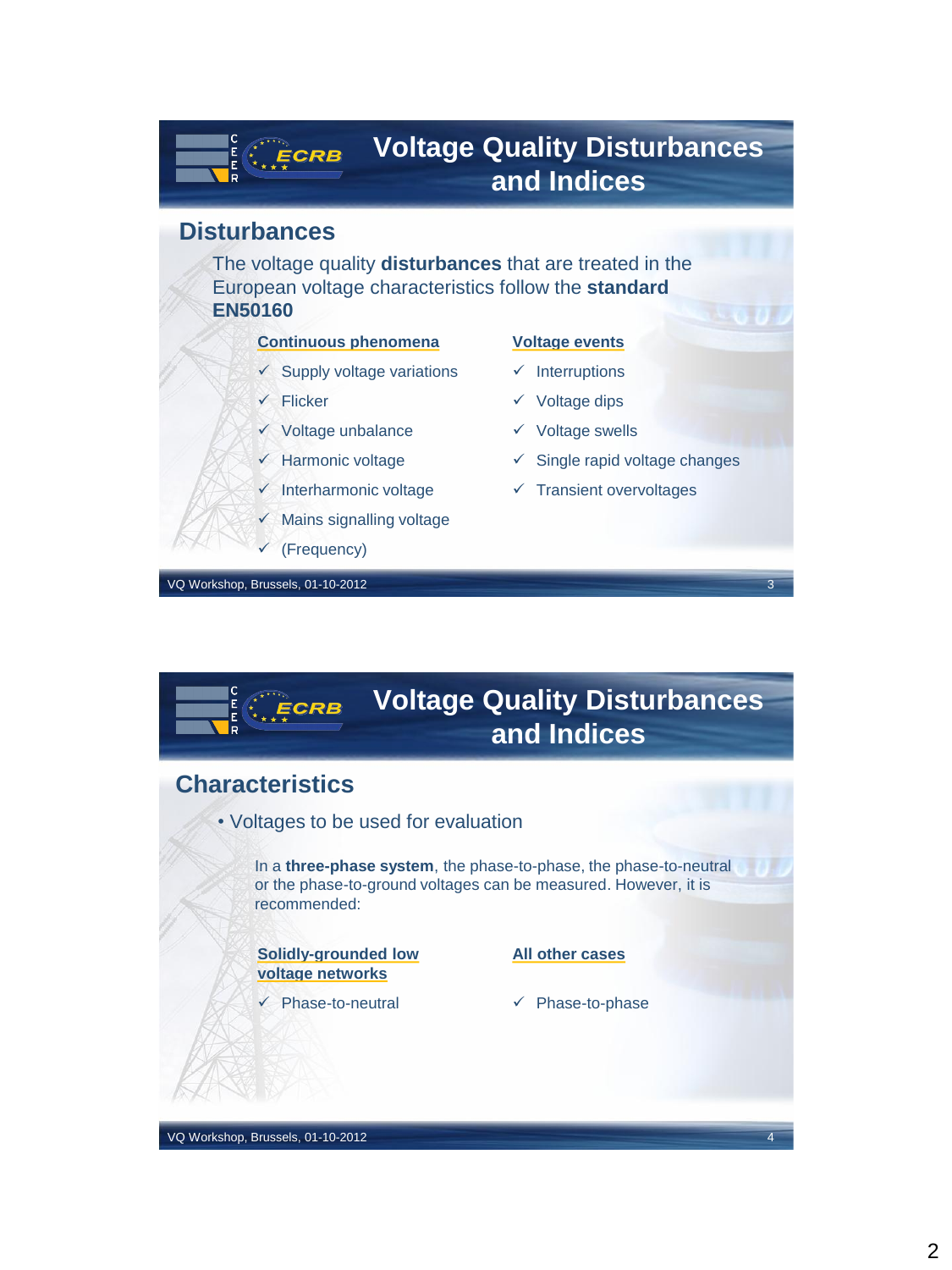## **Voltage Quality Disturbances and Indices**

#### **Characteristics**

• Continuous phenomena

**ECRB** 

- $\checkmark$  For flicker, voltage unbalance, harmonic voltage, interharmonic voltage, and supply voltage variations the characteristic is, according to EN 61000- 4-30, **calculated over a 10-minute interval, using specific timeaggregation rules**.
- The standard also allows for **shorter periods**, for example 1-minute.
- It is also recommended calculating characteristics over **shorter intervals** (1-cycle or 10-cycle). Especially for supply voltage variations such information is important for understanding the **causes of limits being exceeded**, for **explaining certain equipment problems**, and for the setting of future limits.

VQ Workshop, Brussels, 01-10-2012

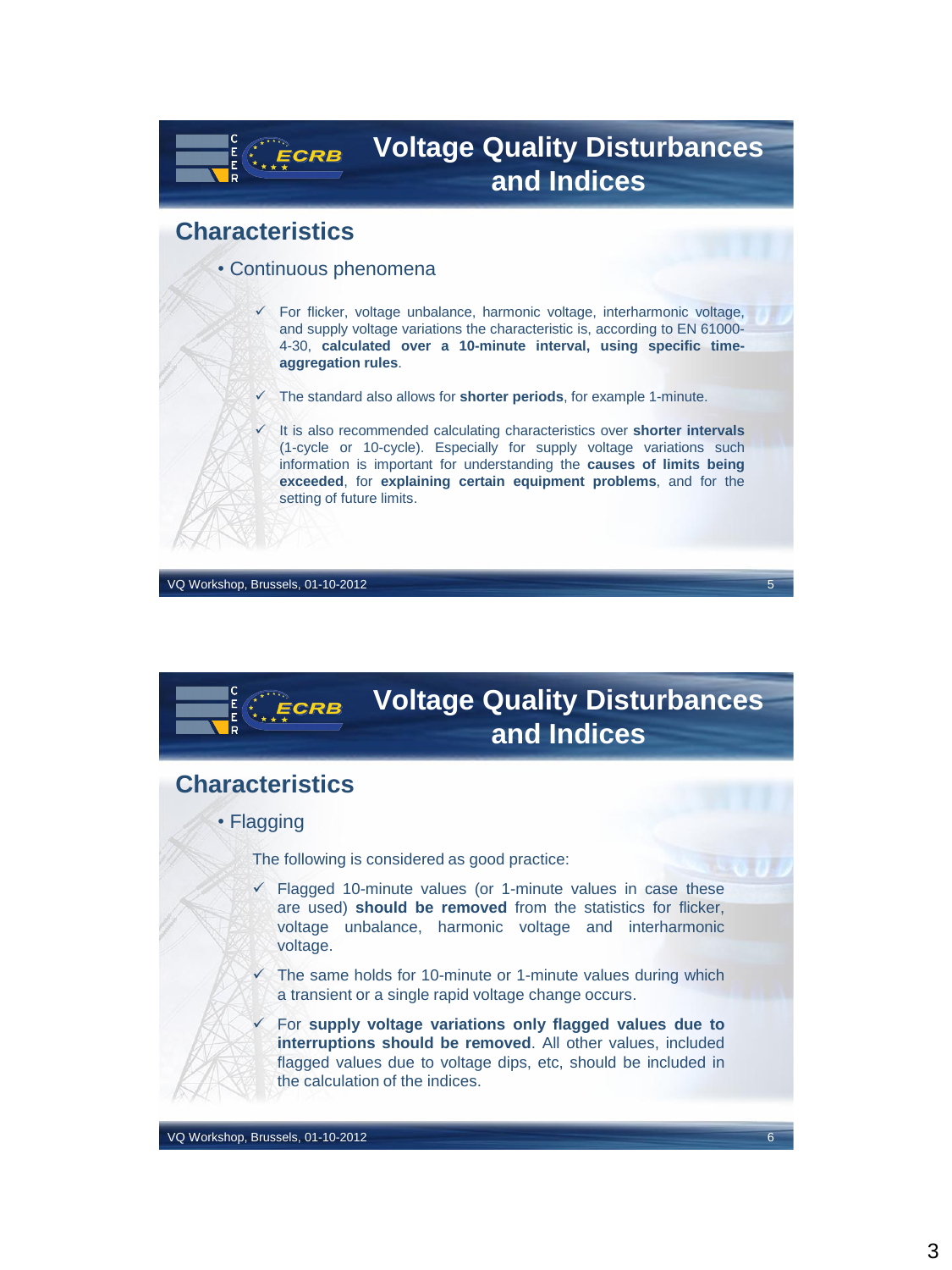

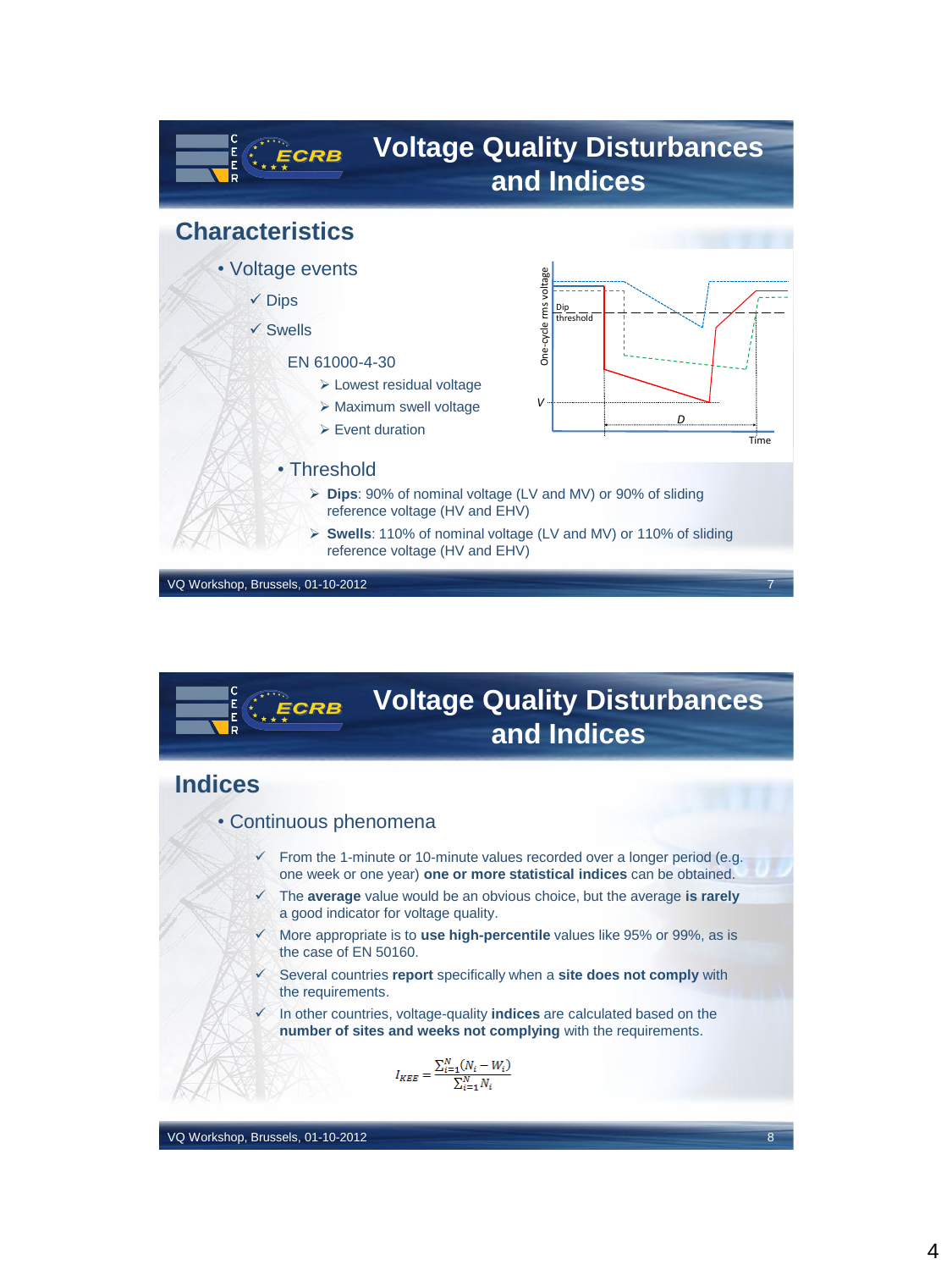| E<br>E<br>ECRB<br>Ŕ                                      |                    | <b>Voltage Quality Disturbances</b><br>and Indices |                                       |                    |  |                                              |
|----------------------------------------------------------|--------------------|----------------------------------------------------|---------------------------------------|--------------------|--|----------------------------------------------|
| <b>Indices</b>                                           |                    |                                                    |                                       |                    |  |                                              |
| • Voltage events                                         |                    |                                                    |                                       |                    |  |                                              |
|                                                          |                    |                                                    |                                       |                    |  |                                              |
| $\checkmark$ Dips<br>Residual voltage u<br>$\frac{0}{0}$ |                    | <b>Duration t</b>                                  |                                       |                    |  |                                              |
|                                                          |                    | ms                                                 |                                       |                    |  |                                              |
|                                                          | $10 \le t \le 200$ | $200 < t \leq 500$                                 | $500 < t \le 1000$                    |                    |  | $1000 < t \leq 5000$   $5000 < t \leq 60000$ |
| $90 > u \ge 80$                                          | <b>CELL A1</b>     | <b>CELL A2</b>                                     | <b>CELL A3</b>                        | <b>CELL A4</b>     |  | <b>CELL A5</b>                               |
| $80 > u \ge 70$                                          | CFII B1            | CFII B <sub>2</sub>                                | CFII B3                               | CFII B4<br>CFLL C4 |  | CFII B5                                      |
| $70 > u \ge 40$                                          | CELL C1            | CFLL C <sub>2</sub>                                | CFII <sub>C3</sub>                    |                    |  | CFIL C5                                      |
| $40 > u \ge 5$                                           | CELL D1            | <b>CELL D2</b>                                     | CELL D <sub>3</sub>                   | <b>CELL D4</b>     |  | CELL D5                                      |
| 5 > u                                                    | <b>CELL X1</b>     | <b>CELL X2</b>                                     | CELL <sub>X3</sub>                    | <b>CELL X4</b>     |  | <b>CELL X5</b>                               |
|                                                          |                    |                                                    |                                       |                    |  |                                              |
| $\checkmark$ Swells                                      |                    |                                                    |                                       |                    |  |                                              |
| Swell voltage u                                          |                    |                                                    | <b>Duration t</b>                     |                    |  |                                              |
| $\%$                                                     |                    |                                                    | ms                                    |                    |  |                                              |
| $u \ge 120$                                              |                    | $10 \le t \le 500$<br><b>CELL S1</b>               | $500 < t \leq 5000$<br><b>CELL S2</b> |                    |  | $5000 < t \leq 60000$<br><b>CELL S3</b>      |

VQ Workshop, Brussels, 01-10-2012 9

# **Voltage Quality Disturbances and Indices**

## **Indices**

E<br>E

- Indices for benchmarking
	- A **set of indices is proposed** for benchmarking the performance of different network operators and of different countries, based on:
		- Absolute values
		- Average values and percentiles

 Additional indices can be used, based on compliance with **national** regulation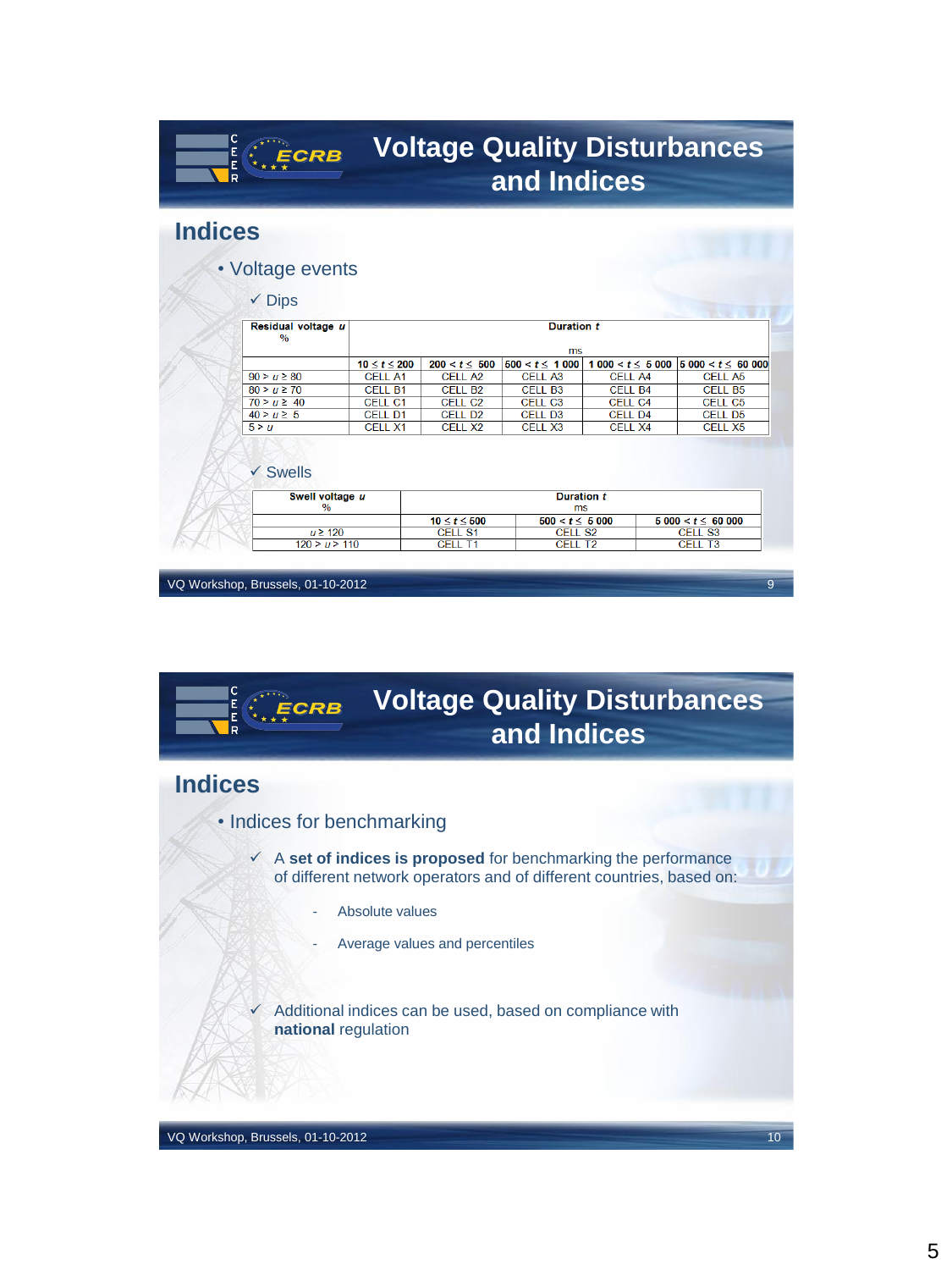## **Voltage Quality Disturbances and Indices**

### **Recommendations**

 $E$  ECRB

E,

- **All disturbances as listed in EN 50160 should be monitored**. The lack of standardised measurement methods for some disturbances makes benchmarking impossible, but does not prevent feedback to network operators and NRAs on the performance of the network.
	- **Follow the standards** wherever possible.
- **Use a broad set of characteristics and indices, beyond what is used for reporting or benchmarking.** There is no need to be limited to standard methods, but standard methods should be included.
	- Use **commonly-agreed indices** for benchmarking.

VQ Workshop, Brussels, 01-10-2012

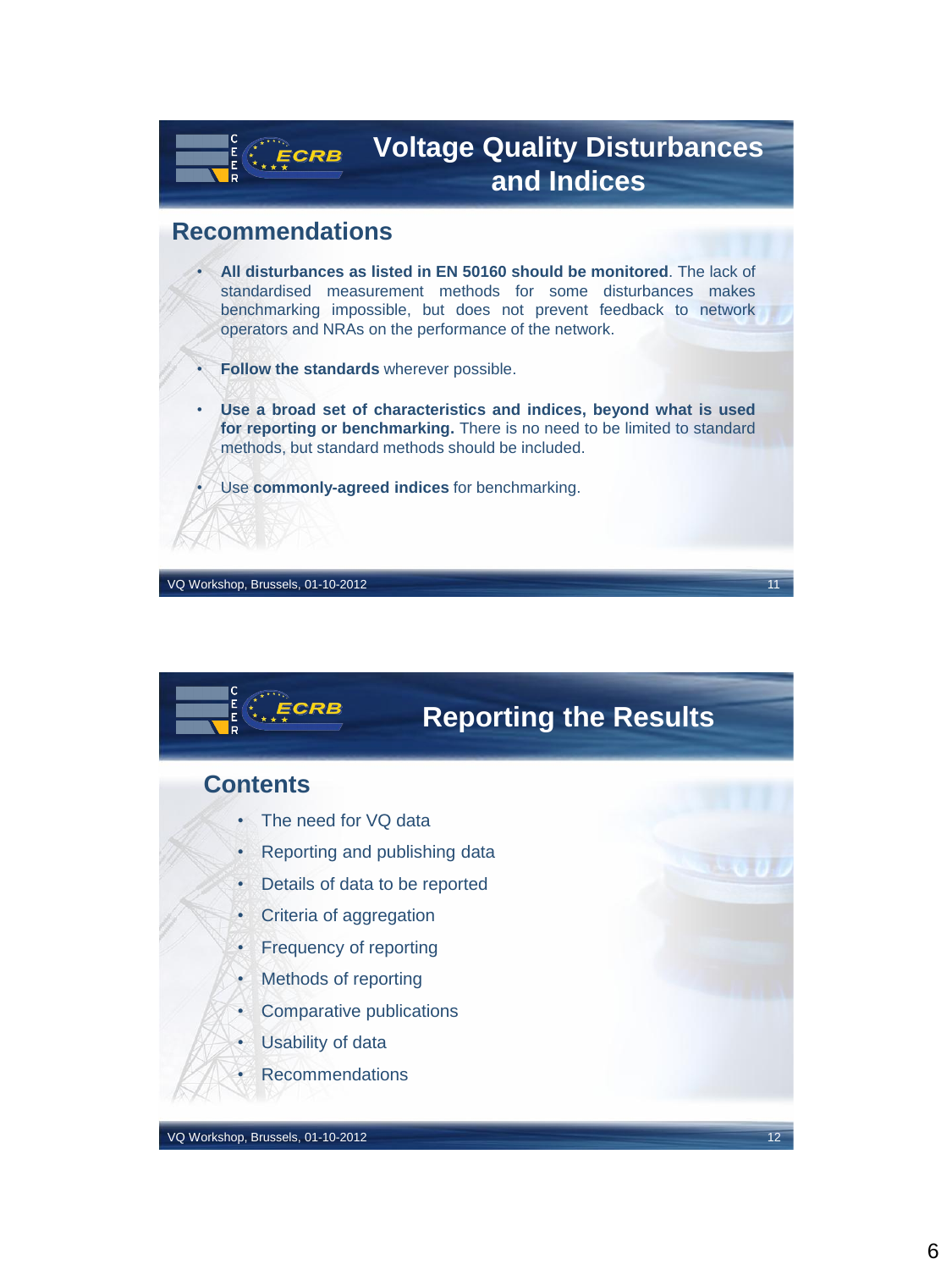

VQ Workshop, Brussels, 01-10-2012 13

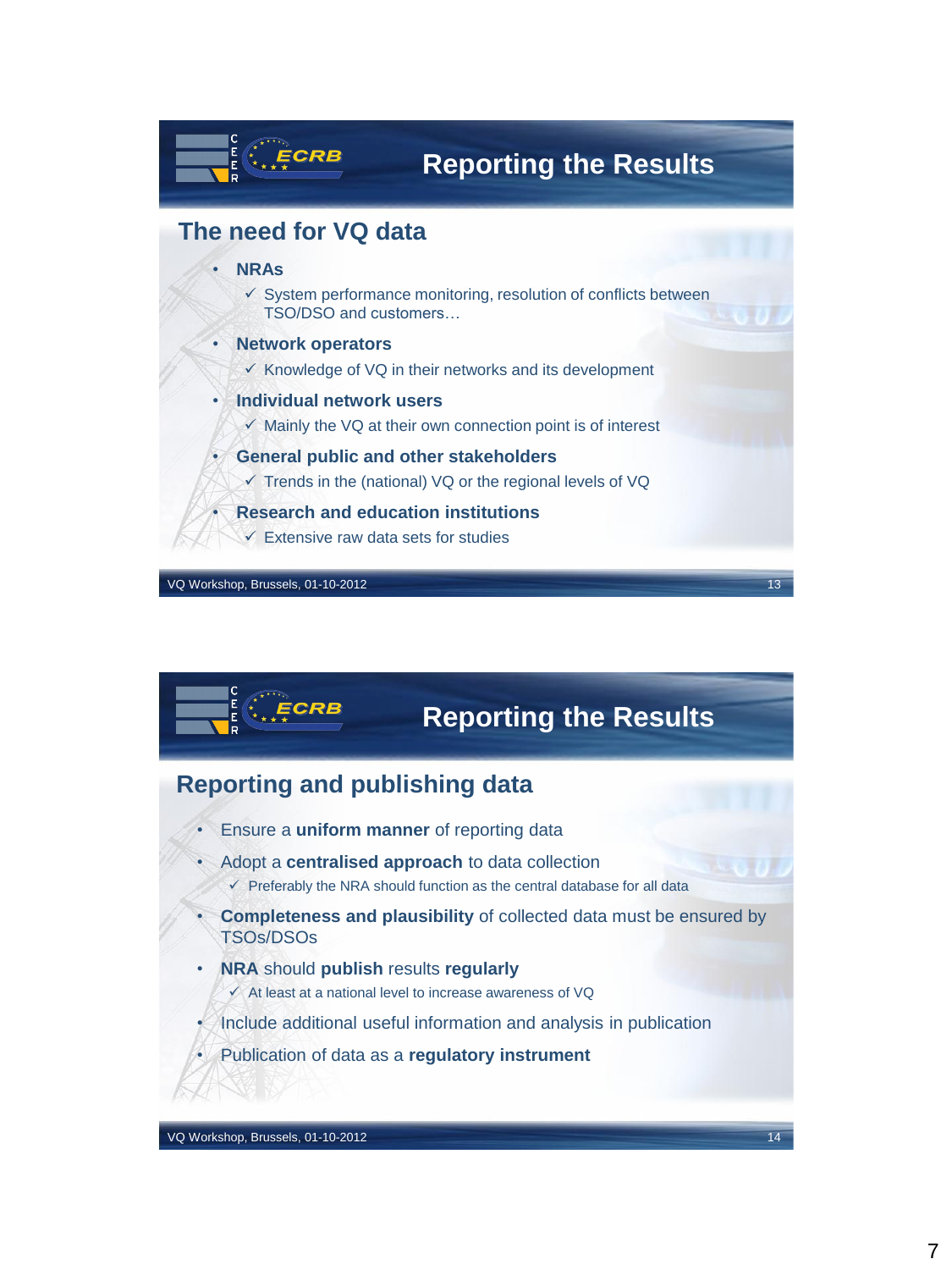

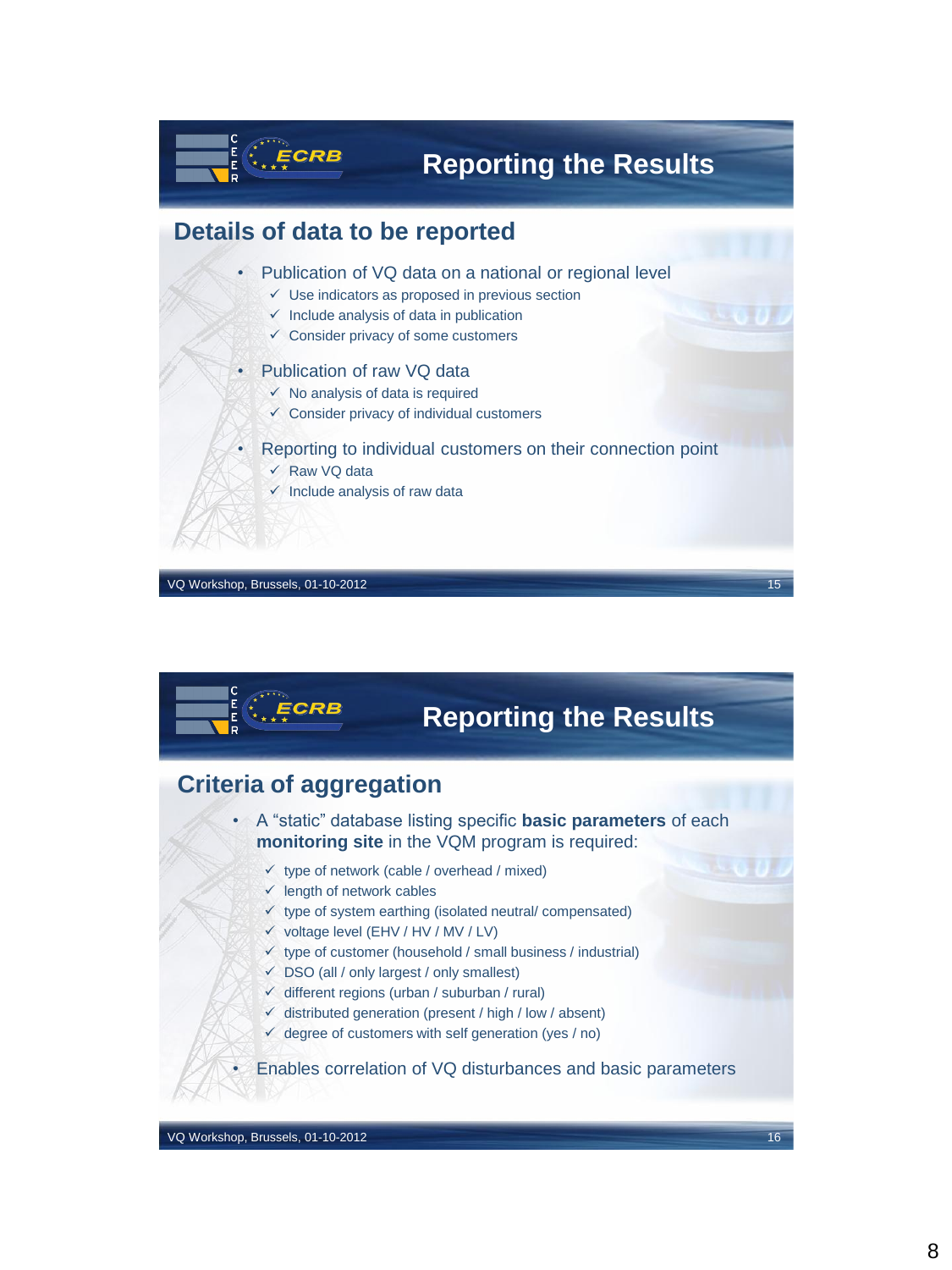

VQ Workshop, Brussels, 01-10-2012

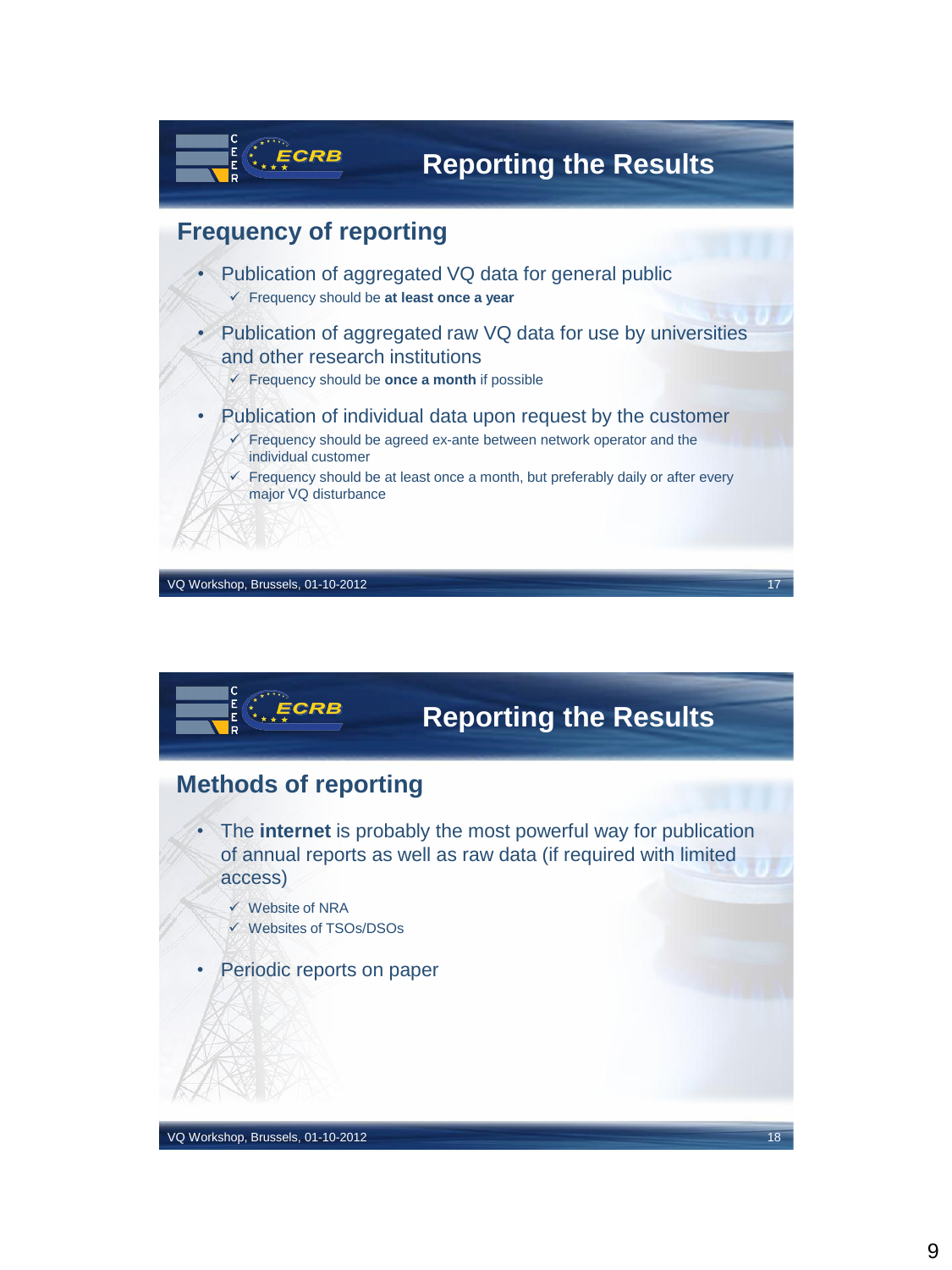